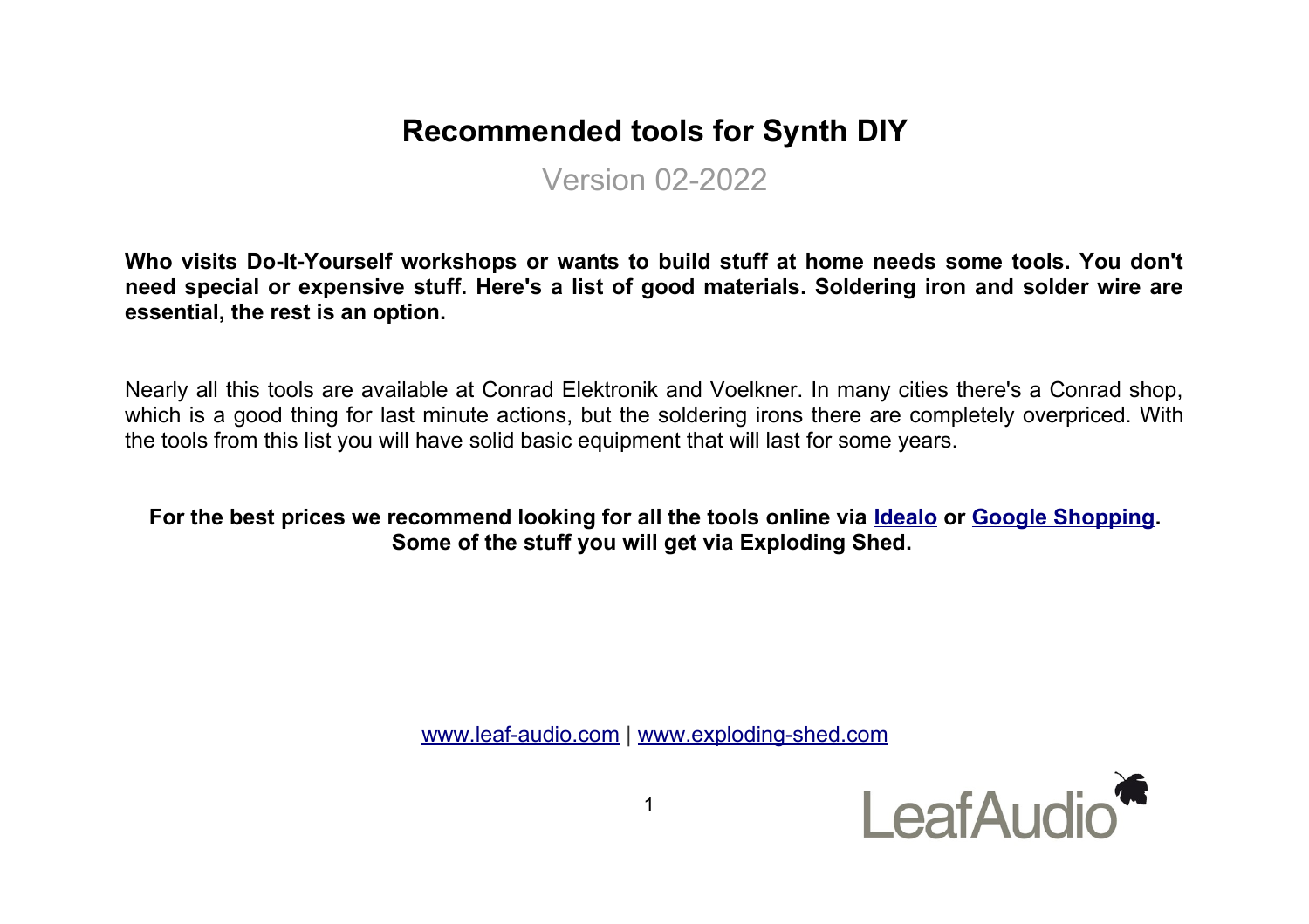## **Hand soldering iron**

Soldering stations are fine, but if you want travel with small baggage, better use a 230V hand sodering iron.

A cheap beginners iron is the Ersa-30-S (30 Watt) for about 30€. You´ll get it at Voelkner, Amazon or Conrad, check via [Idealo.](https://www.idealo.de/preisvergleich/OffersOfProduct/778574_-30s-40w-ersa.html) We recommend to buy the additional tip for the iron called Ersa 032BD.

Who wants to invest into the future and better solder connections, should buy this temperatute controlled iron PTC-70 (75 Watt) for about 70€, for which a whole bunch of different tips are available.



You get it at [Voelkner,](https://www.voelkner.de/products/219552/Ersa-Loetkolben-Ptc70.html) [Amazon](https://www.amazon.de/Ersa-PTC70-Temperaturgeregelter-L%C3%B6tkolben-0710CD/dp/B00505FOF6/ref=sr_1_2?__mk_de_DE=%C3%85M%C3%85%C5%BD%C3%95%C3%91&dchild=1&keywords=Ersa+PTC-70&qid=1587460359&sr=8-2) or [Conrad.](http://www.conrad.de/ce/de/product/588674/Loetkolben-230-V-75-W-Ersa-PTC70-Meisselform-250-bis-450-C) We absolutely recommend to buy the tip [Ersa 0842 SD LF](https://www.voelkner.de/products/5564/Ersa-842-SD-LF-Loetspitze-Bleistiftform-verlaengert-Spitzen-Groesse-0.8mm-Inhalt-1St..html) (Lead Free) and use it instead of the original one, it is way better!

There are other interesting irons called TS-100 and TS-80 which you get online, but it's a chinese product which is generally great but sometimes you get dangerous power supplies with it and bad soldering tips that don't last long etc.

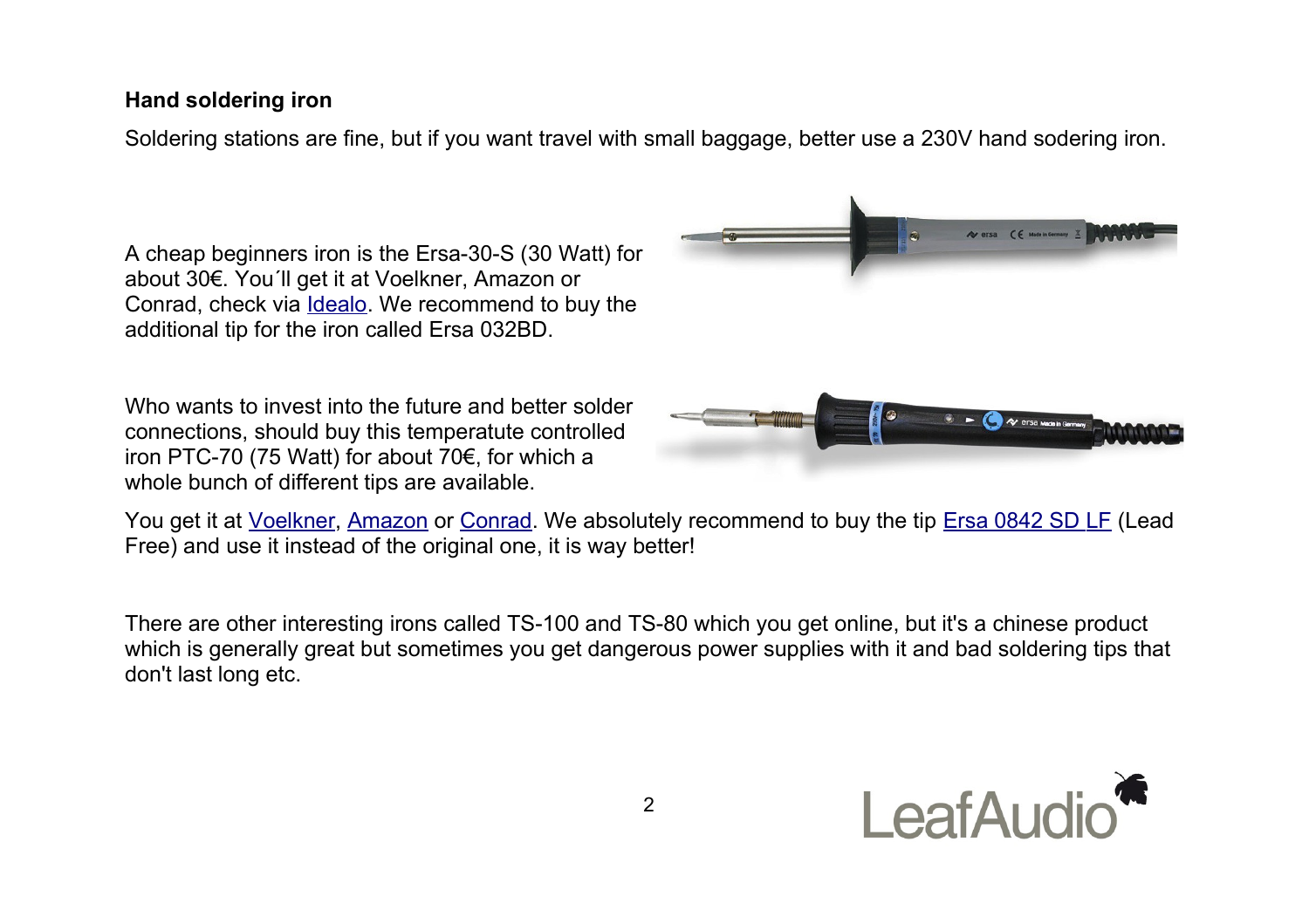## **Solder wire**

As the times of leaded solder are over, it is a bit hard to find a good lead free solder wire. We recommend Stannol Kristall 611 in the "Sn96,5 Ag3 Cu0,5" composition with a diameter of 0,7mm. This is a very good universal one. You can get it from Conrad, [Exploding Shed](http://www.exploding-shed.com/) or just search on the web.





## **Elektronic wirecutter, Toolcraft**

Highly recommended to all those who want to solder from time to time or really start into DIY.

Pice: ca. 10€ at [Voelkner](http://www.voelkner.de/products/138459/Seitenschneider-Printzange-bis-1mm-ohne-Facette.html) or [Conrad.](http://www.conrad.de/ce/de/product/816744/TOOLCRAFT-Elektronik-Printzange-Ausfuehrung-ohne-Facette-Schneidwerte-max-13-mm-816744)

## **De-soldering pump, Toolcraft ZD-190**

If you messed up some connections, you can heat it up again and suck the solder off with this tool. Very helpful thing.

Price: ca. 4,99€ at [Voelkner](http://www.voelkner.de/products/99255/Entloetsaugpumpe-Zd-190.html) or [Conrad.](https://www.conrad.de/de/p/toolcraft-zd-190-entloetsaugpumpe-2253839.html)



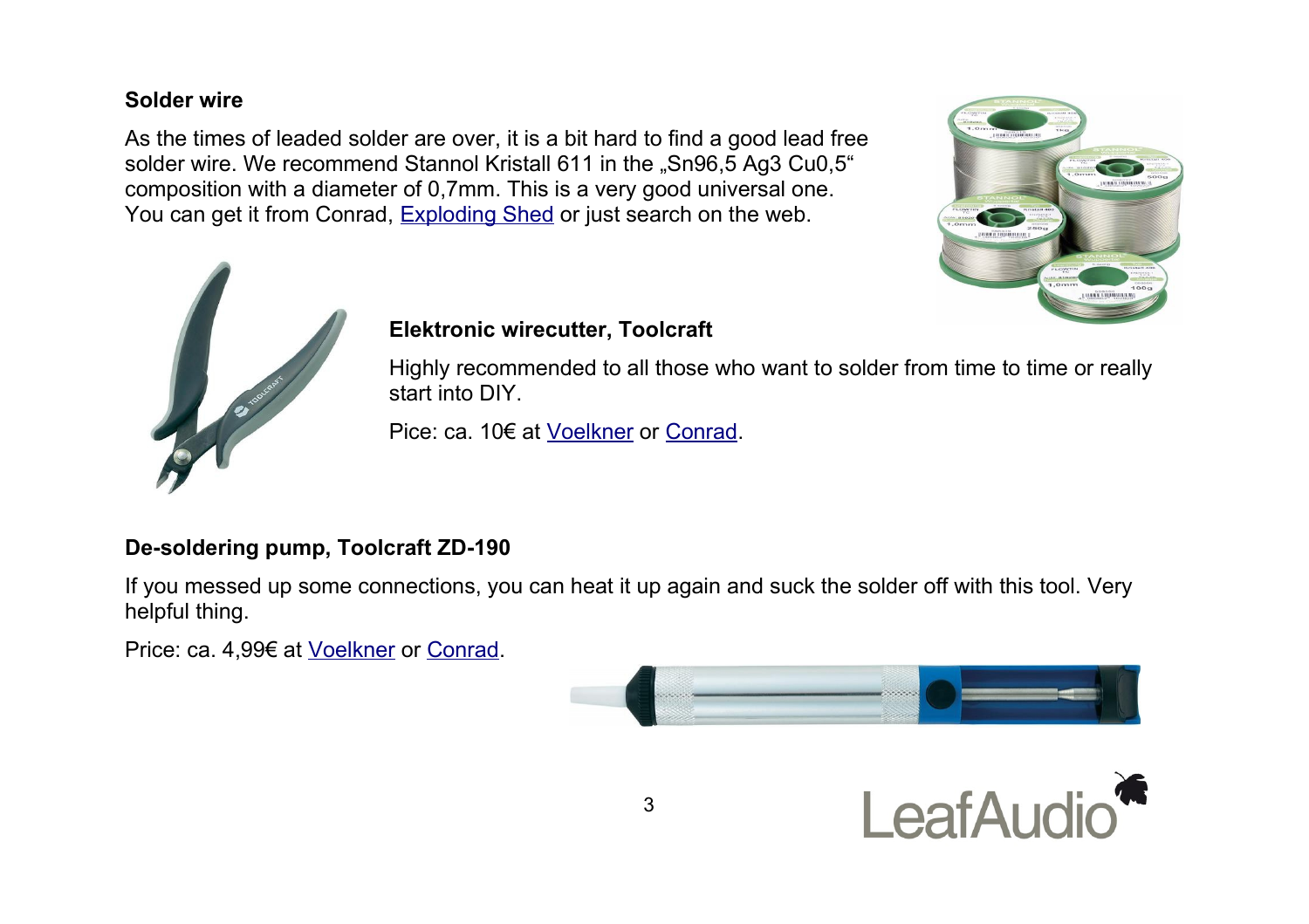# **3 rd hand, Toolcraft ZD-10H**

Quite helpful, specially beginners might get better results with a holder, because the board can´t move and wander around. Also the magnifying glass is not too bad for people with bad eyes.

Price: ca. 12€ at [Voelkner](http://www.voelkner.de/products/174647/3.-Hand-mit-Lupe-Zd-10h.html?frm=ffs__ZD-10H&frm=ffs__ZD-10H) and [Conrad.](https://www.conrad.de/de/p/toolcraft-zd-10h-dritte-hand-l-x-b-x-h-150-x-74-x-120-mm-2269174.html)





#### **Dry cleaner**

Top invention to clean the tip of the iron. 100 times better than a wet sponge. A pot cleaner made from metal which is put into a glass does the same job but is cheaper.

Price: ca. 10€ at [Voelkner](http://www.voelkner.de/products/313021/TOOLCRAFT-Trockenreiniger-2teilig-AT-A900.html) or [Conrad.](http://www.conrad.de/ce/de/product/588819/Trockenreiniger-2teilig-TOOLCRAFT-AT-A900)

# LED-Spot, Ikea "Jansjö"

Light is extremely important when soldering. This [spot with holder](https://www.ikea.com/de/de/search/products/?q=Jansj%C3%B6) or any USB-Spot fits in every pocket and lights up your working area. A photo-ringlight would be the optimum, but this thingie also does it for the start.

Price: ca. 13€